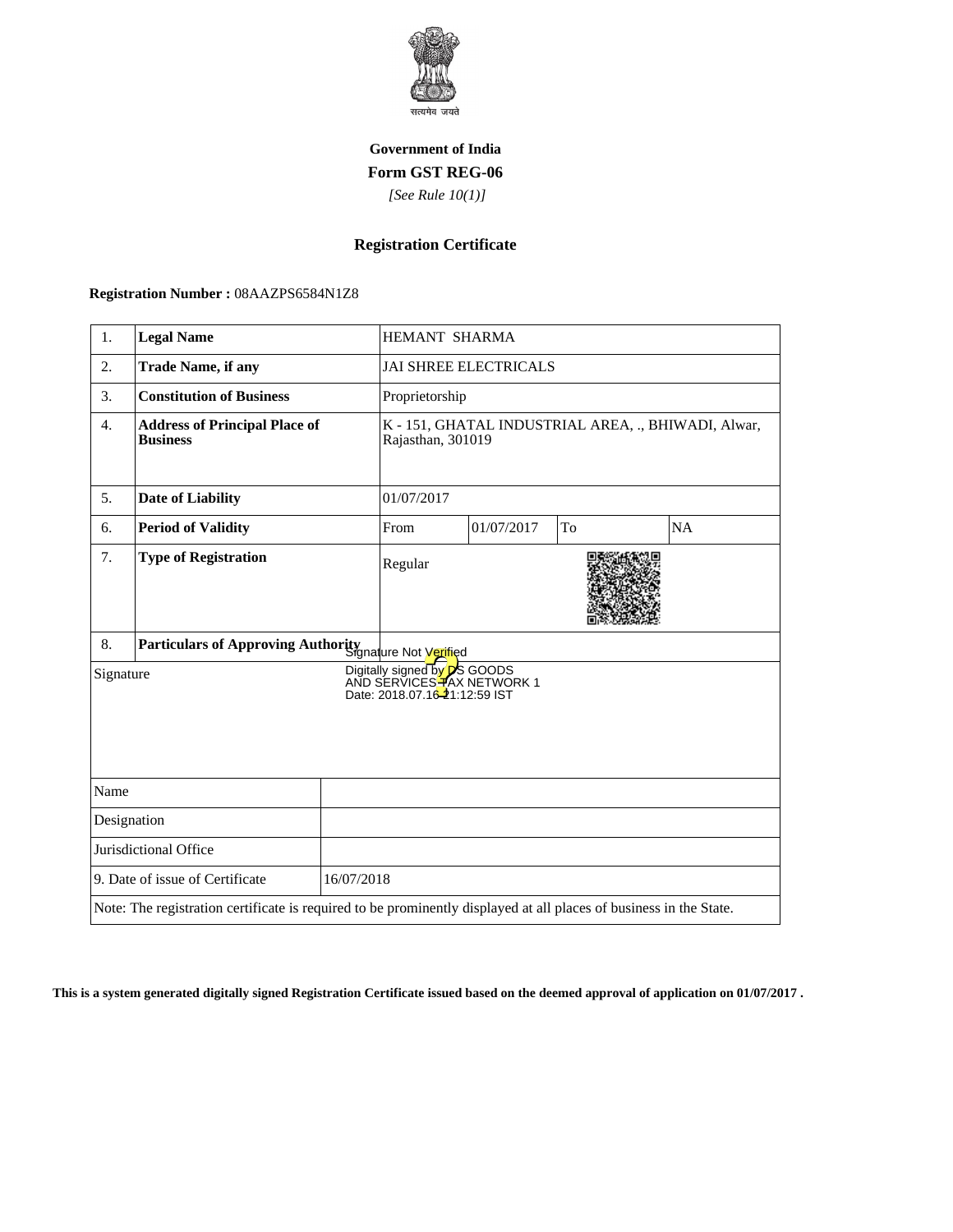

| <b>GSTIN</b>       | 08AAZPS6584N1Z8              |
|--------------------|------------------------------|
| Legal Name         | HEMANT SHARMA                |
| Trade Name, if any | <b>JAI SHREE ELECTRICALS</b> |

## **Details of Additional Places of Business**

Total Number of Additional Places of Business in the State 0